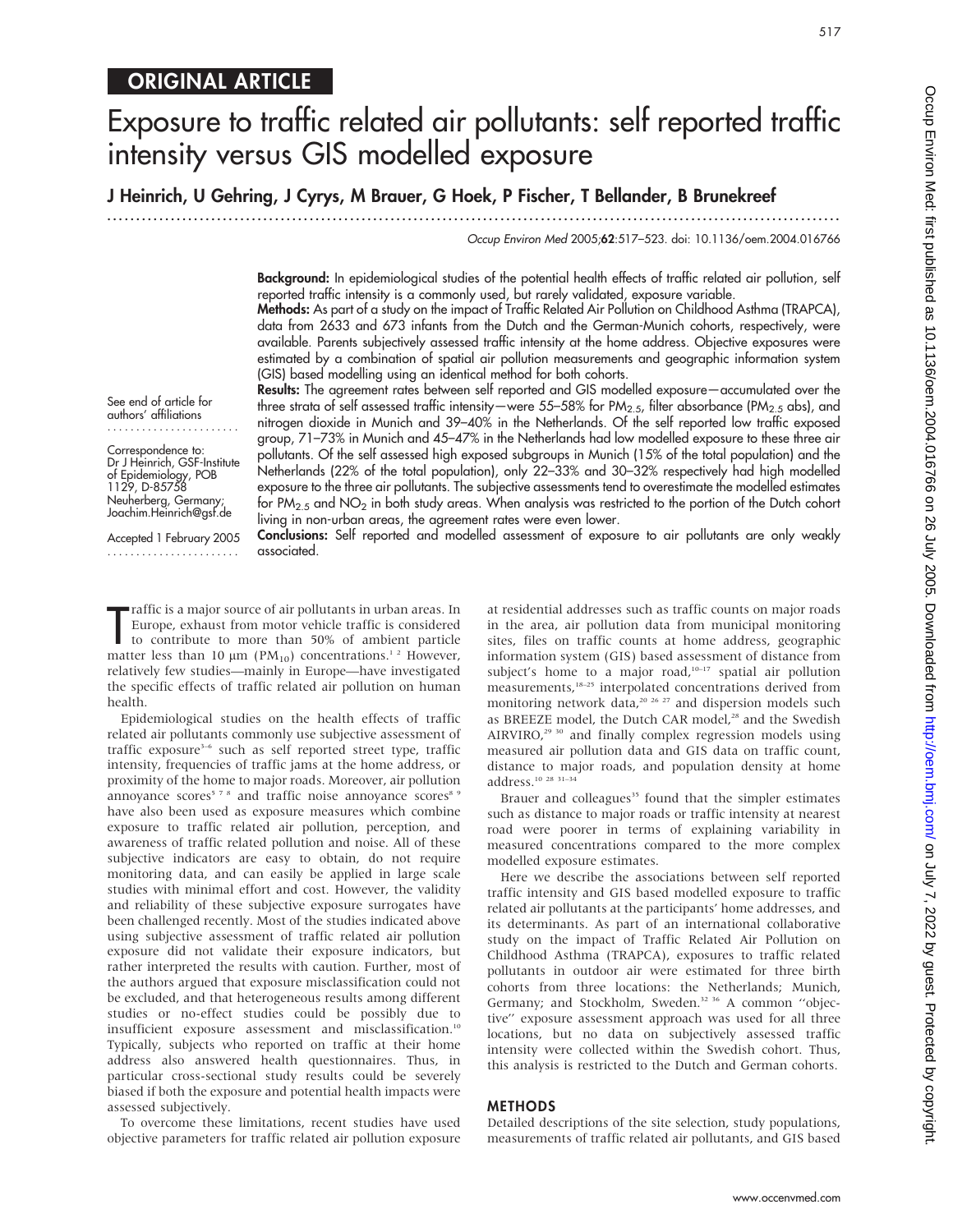|                                              | The Netherlands cohort    |                 | The LISA-Munich cohort    |                 |  |  |
|----------------------------------------------|---------------------------|-----------------|---------------------------|-----------------|--|--|
|                                              | <b>Frequencies</b><br>n/N | Prevalence<br>% | <b>Frequencies</b><br>n/N | Prevalence<br>% |  |  |
| Parental education*                          |                           |                 |                           |                 |  |  |
| Low                                          | 188/2626                  | 7.2             | 23/673                    | 3.4             |  |  |
| Medium                                       | 760/2626                  | 28.9            | 101/673                   | 15.1            |  |  |
| High                                         | 1678/2626                 | 63.9            | 546/673                   | 81.5            |  |  |
| Degree of urbanisation                       |                           |                 |                           |                 |  |  |
| Strongly urbanised 1                         | 297/2633                  | 11.3            |                           |                 |  |  |
| Urban 2                                      | 782/2633                  | 29.7            |                           |                 |  |  |
| Moderately urban 3                           | 615/2633                  | 23.4            |                           |                 |  |  |
| Slightly urban 5                             | 519/2633                  | 19.7            |                           |                 |  |  |
| Non-urban 5                                  | 420/2633                  | 16.0            |                           |                 |  |  |
| Total traffic (subjective                    |                           |                 |                           |                 |  |  |
| assessment)                                  |                           |                 |                           |                 |  |  |
| None/not many/low                            | 1115/2633                 | 42.4            | 407/673                   | 60.5            |  |  |
| Moderate/medium                              | 926/2633                  | 35.2            | 163/673                   | 24.2            |  |  |
| Many/high                                    | 592/2633                  | 22.5            | 103/673                   | 15.3            |  |  |
| Modelled exposure                            |                           |                 |                           |                 |  |  |
| (GIS data)                                   | $GM (N = 2633)$           | (GSD)           | $GM (N = 673)$            | (GSD)           |  |  |
| PM <sub>2.5</sub> ( $\mu$ g/m <sup>3</sup> ) | 16.7                      | (1.1)           | 13.3                      | (1.1)           |  |  |
| PM <sub>2.5</sub> abs $(10^{-5}m^{-1})$      | 1.65                      | (1.27)          | 1.73                      | (1.17)          |  |  |
| $NO2$ (µg/m <sup>3</sup> )                   | 23.7                      | (1.4)           | 27.1                      | (1.2)           |  |  |

exposure models have been published elsewhere.<sup>35-39</sup> These study characteristics are summarised briefly below.

#### Timing of data collection

Data about parental reported traffic intensity at the home address were collected when the infants were 3 months old for Munich and at 2 years of age for the Netherlands. Since exposure to traffic related air pollutants was modelled for the infants' birth addresses, children who had moved within the first year of life in Munich and during the first two years of life in the Netherlands had to be excluded from this analysis.

#### Subjective assessment of exposure

Parents of the Dutch cohort answered the question ''How many motor vehicles (cars, trucks, buses, mopeds) pass where you live?'' with the answer categories: none, not many, moderate, many. In addition, the parents were asked: ''On working days, how many trucks pass where you live?'' and ''On working days, how many buses pass where you live?'' with the same response categories as above. Parents of the Munich cohort answered the question: ''On which type of street do you live?'' with the answer categories: side street with speed limit of 30 km/h (in the following referred to as traffic intensity = low), side street and no speed limit of 30 km/h (traffic intensity = medium), and main road (traffic intensity = high). Furthermore, a question on traffic jams in the vicinity of the home address was added: ''Do traffic jams occur regularly during rush hours at your home address?'' with the response categories: no and yes.

#### GIS modelled exposure

A combination of air pollution measurements and stochastic modelling procedures was used to assess long term average exposure to traffic related air pollutants and described in detail elsewhere.<sup>35</sup> Briefly, in each study area, 40 measurement sites were chosen to represent rural, urban background, and urban traffic locations. Fine particle mass  $(PM<sub>2.5</sub>)$ , filter absorbance (PM<sub>2.5</sub> abs), as a marker for diesel exhaust particles, and nitrogen dioxide  $(NO<sub>2</sub>)$  were measured for four 2-week periods distributed over a year in 1999–2000, and used to calculate annual average concentrations, after adjustment for temporal variation.<sup>38</sup> 39 GIS data on population density and traffic intensity specified for certain buffer zones were used in regression models to predict annual average air pollution concentrations at the monitoring sites.

#### Study populations

The study populations of this study comprised the Dutch cohort (PIAMA<sup>40</sup>) and one of the two Munich cohorts (LISA41) of the TRAPCA Study. The cohort in the Netherlands included newborns from three areas of the country—the north, the centre, and the southwest. While 10% of the cohort members were living in the largest city of Rotterdam (population approximately 590 000), two thirds were living in a large number of communities, most of them considerably smaller than 100 000 inhabitants.

The Munich cohort was comprised of newborns living in the city of Munich (population 1.32 million) excluding the suburban areas surrounding the city.

Of the Dutch PIAMA cohort, data from 2633 newborns with complete information on residential address at birth and subjective traffic data and who had never moved during their first two years of life were analysed here. The selection criteria were described in detail elsewhere.<sup>32 35</sup> Briefly, since subjective traffic data was available from the two year questionnaire, this analysis was restricted to those who never moved in the first two years of life, who supplied complete information on residential address and subjective traffic intensity, and whose addresses could be geocoded. For the German part of the TRAPCA project, a total of 1756 infants were selected from the GINI and the LISA cohorts in Munich. Selection criteria were: residential address in the city of Munich at the time of the infant's birth, the family did not move out of the city of Munich during the infant's first year of life, availability of data on respiratory health for the infant's first year of life, and availability of GIS data. For a detailed description of the Munich study population, see Gehring and colleagues.<sup>36</sup> Here, we only analysed data from the LISA Munich cohort since we only had data on subjective assessment of traffic intensity for those cohort members  $(n = 673)$ . Ethical approval of the studies were provided by the medical ethical committees of all participating institutes and the medical association of the state of Bavaria (Landesaerztekammer Bavaria). Written informed consent was obtained from all parents of the participating children.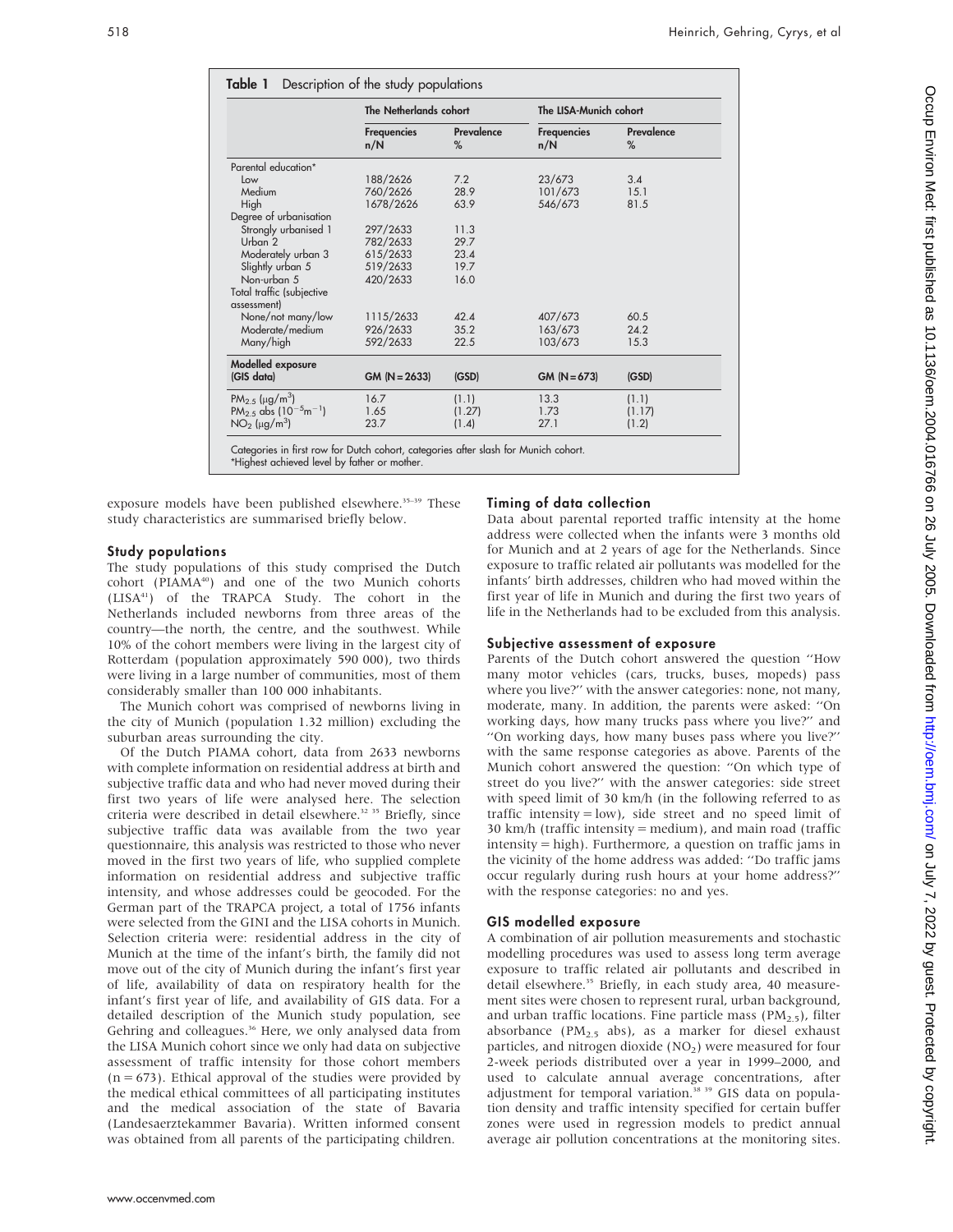

Figure 1 Box plots of modelled air pollution concentrations related to subjective reported traffic intensities in Munich.

These models were subsequently used to estimate ambient air concentrations at the home addresses of the infants. The regression models explained 56–85% of the variability of the annual average concentrations depending on study area and specific pollutants.

#### Potential determinants of subjective assessment of traffic related exposures

Since the study area in the Netherlands is very heterogeneous in population density<sup>35</sup> we conducted sensitivity analyses using data on the degree of urbanisation according to the standard system from the Central Bureau of Statistics of the Netherlands based on number of addresses per square kilometre and categorised from 1 (very strongly urbanised) to 5 (non-urban). We combined the urbanisation degrees 1 and 2, later referred as ''urban,'' and urbanisation degrees higher than 2 as ''rural''. Since the study area of Munich city was quite homogeneous with respect to degree of urbanisation, no sensitivity analyses were performed for the Munich cohort. To explore possible relations between socioeconomic status and self reported traffic intensity, we used the highest achieved educational level of either parent as a surrogate for social class.

For the Dutch cohort, low parental education was defined as the father and the mother having completed no more than basic school level. Family educational level was classified as high if at least one parent had obtained a university degree. Otherwise, educational level was categorised as medium. Analogously we defined low parental educational level for the Munich cohort as neither the father nor the mother having completed more than ten grades. Family educational level was classified as high if the father or the mother had obtained a university degree. Again, the remainder were classified as medium educational level.

In addition, stratified subjective assessed and modelled exposure was compared for children with and without parental allergy.

#### Statistical methods

Air pollution concentrations were best described by a log normal distribution. Therefore, means were expressed as

geometric means (GM) with a geometric standard deviation (GSD). Associations between objective and subjective measures of traffic related air pollution were analysed by means of a side-by-side presentation of box plots of the modelled exposure estimates for the self assessed subjective estimates. When we compare agreements in low, medium, and high exposure categories of self assessed with modelled exposure, we attempt to compare similar distributions of low, medium, and high categories for ''subjective'' and ''objective'' partitioning. Therefore, the modelled estimates were categorised in three groups, with each group including the same number of subjects as the subjective assessment. Thus, classification and misclassification can be specified, although this does not assume that the modelled exposures are more ''correct''. In addition, linear regression models based on natural log transformed air pollution concentrations were built and trend tests were performed using subjective measures of traffic intensity as an ordinal predictor variable.

## RESULTS

#### Description of the study populations

Basic characteristics of the cohorts, subjective assessment of traffic intensity, and modelled exposure to traffic related air pollutants are given in table 1.

Descriptive analyses showed higher modelled exposure estimates for  $PM_{2.5}$ ,  $PM_{2.5}$  absorbance, and  $NO_2$  with increasing self reported total traffic at home address in Munich (fig 1) and for the urban Dutch study areas (fig 2B), while no association was found for the rural Dutch study areas (fig 2C) and only weak association for the total Dutch study area (fig 2A).

Table 2 shows the associations between subjective and GIS modelled exposure to fine particle  $PM<sub>2.5</sub>$ , filter absorbance (PM<sub>2.5</sub> abs), and nitrogen dioxide (NO<sub>2</sub>) for the Munich cohort and the Dutch cohort. The classification as ''low'' showed the best agreement between self reported total traffic at home address and GIS modelled exposures for each of the modelled ambient air pollutants, whereas the agreement was higher in Munich than in the Netherlands. The agreement of the ''high'' exposure classifications was much lower and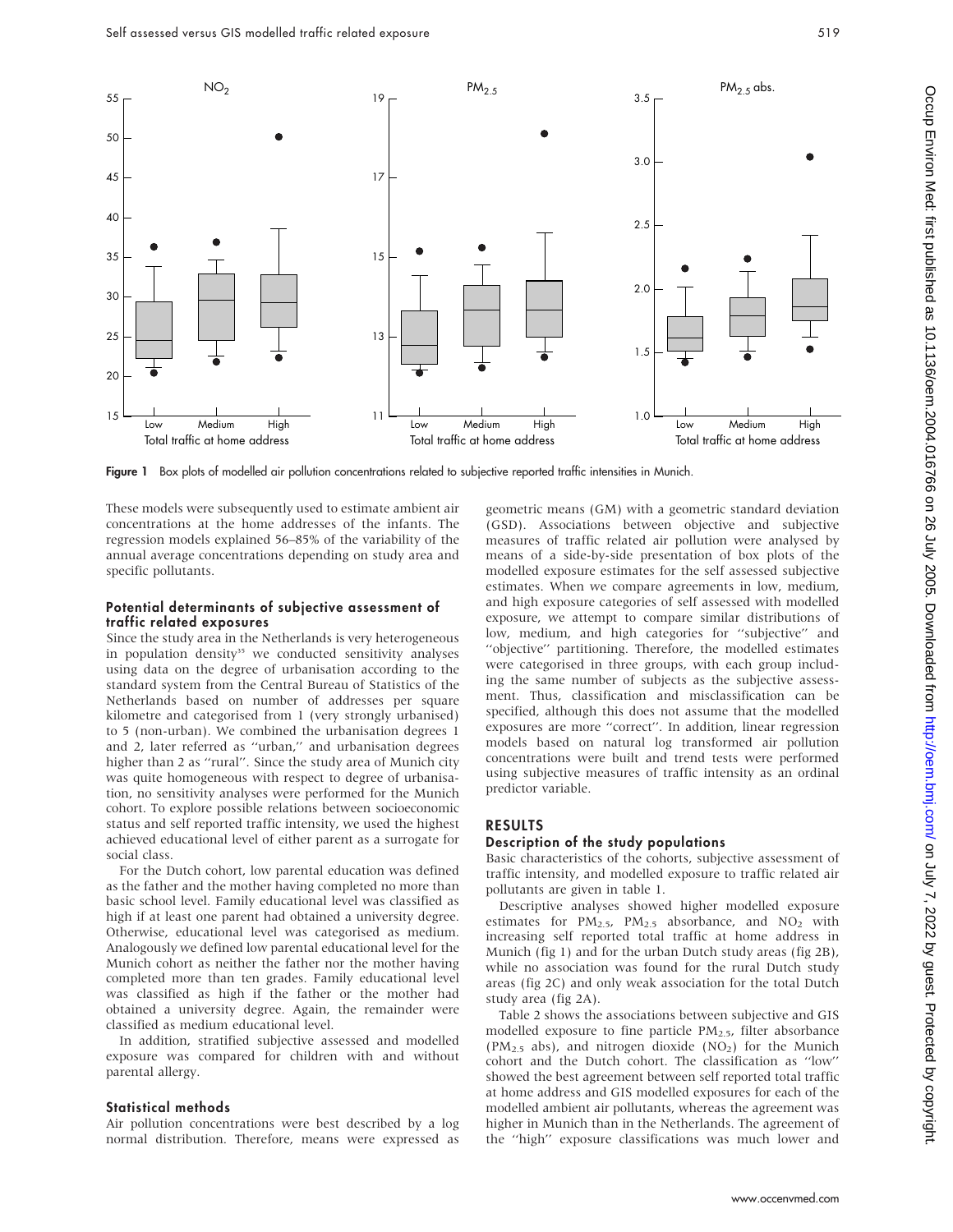

Figure 2 Box plots of modelled air pollution concentrations related to subjective reported total traffic in the Netherlands; (A) total, (B) urban, (C) rural.

ranged between 22.3% and 33.0%. After stratification in urban (degrees 1 or 2 of urbanisation) and rural areas (degrees 3–5) in the Netherlands, the agreement for classification as high was increased for the urban study areas (table 2). In general, the subjective assessment tended to overestimate the modelled estimates, at least for  $PM_{2.5}$  and NO2, in both study areas.

Subjective assessment of low truck and bus intensity at the home address was in good agreement with low exposures by GIS models (table 2), but the agreement for the high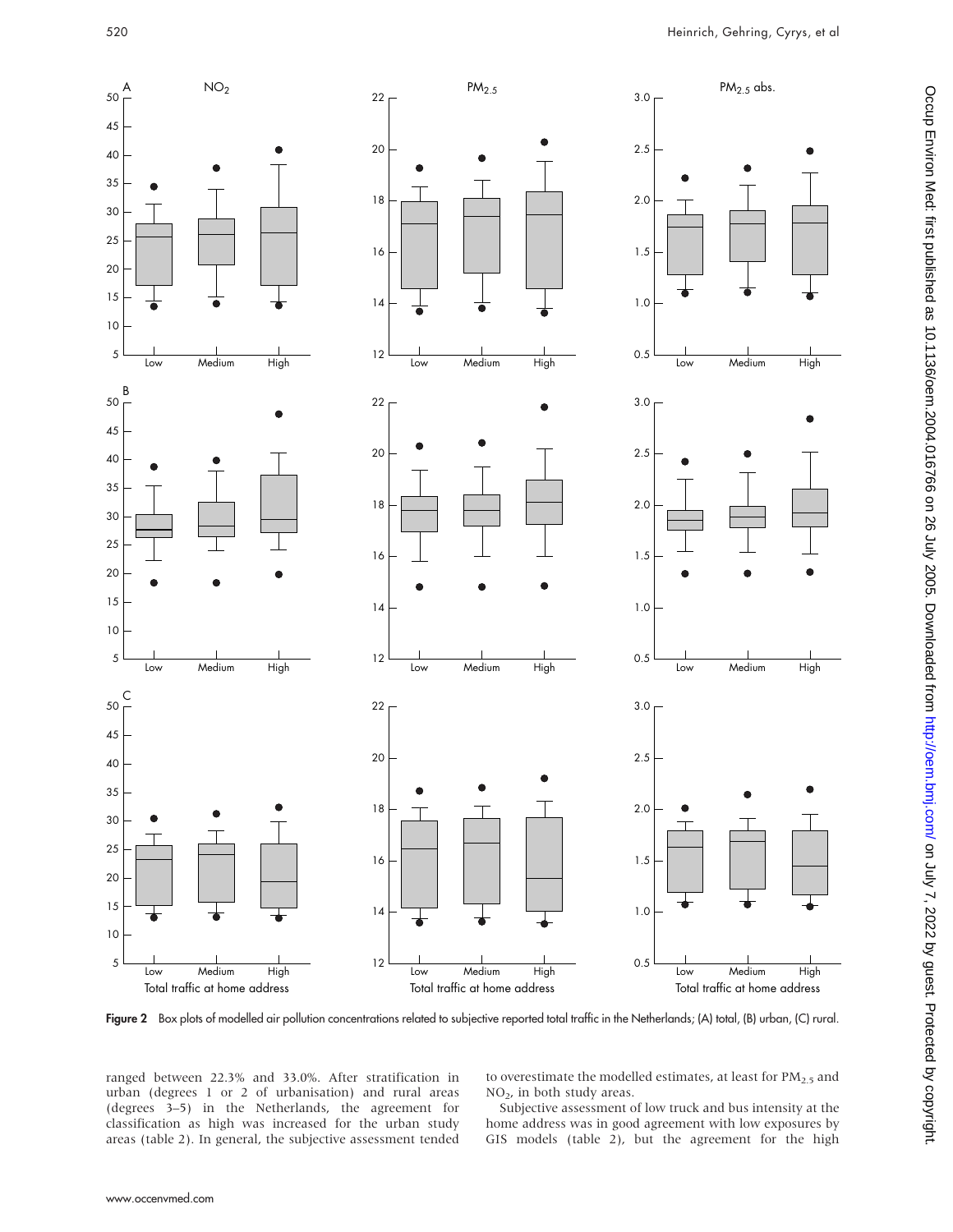|  | Table 2 Associations between subjective (questionnaire) and objective (GIS model) assessment of exposure to traffic related<br>air pollutants in Munich (Germany) and the Netherlands |  |  |  |
|--|---------------------------------------------------------------------------------------------------------------------------------------------------------------------------------------|--|--|--|
|  |                                                                                                                                                                                       |  |  |  |

|                                                         |          | PM <sub>2.5</sub> ( $\mu$ g/m <sup>3</sup> )‡ |           | PM <sub>2.5</sub> abs( $10^{-5}$ m <sup>-1</sup> ) $\pm$ |          |           | $NO2$ ( $\mu$ g/m <sup>3</sup> ) $\pm$ |          |                  |
|---------------------------------------------------------|----------|-----------------------------------------------|-----------|----------------------------------------------------------|----------|-----------|----------------------------------------|----------|------------------|
|                                                         | Low<br>% | Med<br>%                                      | High<br>% | Low<br>%                                                 | Med<br>% | High<br>% | Low<br>%                               | Med<br>% | <b>High</b><br>% |
| Total traffic at home address                           |          |                                               |           |                                                          |          |           |                                        |          |                  |
| Munich                                                  |          |                                               |           |                                                          |          |           |                                        |          |                  |
| Low $(n = 407)$                                         | 71.0     | 16.7                                          | 12.3      | 73.0                                                     | 16.5     | 10.6      | 70.5                                   | 17.2     | 12.3             |
| Medium $(n = 163)$                                      | 47.2     | 35.0                                          | 17.8      | 49.1                                                     | 34.4     | 16.6      | 45.4                                   | 35.6     | 19.0             |
| High $(n = 103)$                                        | 39.8     | 35.9                                          | 24.3      | 29.1                                                     | 37.9     | 33.0      | 44.7                                   | 33.0     | 22.3             |
| The Netherlands                                         |          |                                               |           |                                                          |          |           |                                        |          |                  |
| None/not many $(n = 1115)$                              | 46.6     | 34.4                                          | 19.0      | 46.4                                                     | 36.5     | 17.1      | 44.8                                   | 38.3     | 16.7             |
| Moderate $(n = 926)$                                    | 38.9     | 38.7                                          | 22.5      | 39.7                                                     | 36.5     | 23.8      | 40.5                                   | 36.3     | 23.2             |
| Many $(n = 592)$                                        | 39.7     | 31.1                                          | 29.2      | 45.3                                                     | 24.0     | 30.7      | 40.4                                   | 27.5     | 32.1             |
| The Netherlands urban*                                  |          |                                               |           |                                                          |          |           |                                        |          |                  |
| None/not many $(n=410)$                                 | 42.0     | 38.1                                          | 20.0      | 41.5                                                     | 40.5     | 18.1      | 47.6                                   | 36.1     | 16.3             |
| Moderate $(n = 398)$                                    | 38.9     | 38.4                                          | 23.6      | 37.4                                                     | 37.9     | 24.6      | 34.9                                   | 40.0     | 25.1             |
| Many $(n = 271)$                                        | 31.7     | 32.8                                          | 35.4      | 33.2                                                     | 29.9     | 36.8      | 27.7                                   | 33.6     | 38.8             |
| The Netherlands ruralt                                  |          |                                               |           |                                                          |          |           |                                        |          |                  |
| None/not many $(n = 705)$                               | 45.0     | 35.3                                          | 19.7      | 44.3                                                     | 36.0     | 19.7      | 45.1                                   | 35.5     | 19.4             |
| Moderate $(n = 528)$                                    | 41.5     | 37.3                                          | 21.2      | 41.3                                                     | 37.3     | 21.4      | 41.1                                   | 36.7     | 22.2             |
| Many $(n=321)$                                          | 52.3     | 25.6                                          | 22.1      | 54.2                                                     | 24.0     | 21.7      | 52.7                                   | 26.2     | 21.2             |
| <b>Busses/trucks at home address</b><br>The Netherlands |          |                                               |           |                                                          |          |           |                                        |          |                  |
| None/not many $(n = 2016)$                              | 78.1     | 11.9                                          | 10.1      | 77.7                                                     | 12.4     | 9.9       | 77.9                                   | 12.8     | 9.3              |
| Moderate $(n = 323)$                                    | 73.4     | 14.2                                          | 12.4      | 75.5                                                     | 11.8     | 12.7      | 76.8                                   | 10.2     | 13.0             |
| Many ( $n = 294$ )                                      | 69.4     | 12.9                                          | 17.6      | 69.7                                                     | 11.9     | 18.4      | 66.7                                   | 11.2     | 23.5             |
| The Netherlands urban*                                  |          |                                               |           |                                                          |          |           |                                        |          |                  |
| None/not many $(n=815)$                                 | 78.7     | 10.3                                          | 11.0      | 77.9                                                     | 11.3     | 10.8      | 79.3                                   | 11.0     | 9.7              |
| Moderate $(n = 133)$                                    | 67.7     | 22.6                                          | 9.8       | 73.7                                                     | 13.5     | 12.8      | 71.4                                   | 12.0     | 16.5             |
| Many $(n = 131)$                                        | 63.4     | 14.5                                          | 22.1      | 61.8                                                     | 17.6     | 20.6      | 55.7                                   | 20.6     | 23.7             |
| The Netherlands ruralt                                  |          |                                               |           |                                                          |          |           |                                        |          |                  |
| None/not many $(n = 1201)$                              | 75.8     | 13.4                                          | 10.8      | 75.5                                                     | 13.8     | 10.7      | 76.2                                   | 13.2     | 10.6             |
| Moderate $(n = 190)$                                    | 84.2     | 7.4                                           | 8.4       | 83.7                                                     | 7.9      | 8.4       | 81.1                                   | 11.6     | 7.4              |
| Many $(n = 163)$                                        | 79.8     | 9.2                                           | 11.0      | 82.2                                                     | 5.5      | 12.2      | 80.4                                   | 5.5      | 14.1             |
|                                                         |          |                                               |           |                                                          |          |           |                                        |          |                  |

\*Degree of urbanisation 1 and 2;  $\dagger$ degree of urbanisation  $>$ 2.

`The modelled estimates were categorised in the low, medium, and high groups, with each group including the same number of subjects as the subjective assessment.

exposure categories remained weak. Stratification for urban and rural Dutch study areas showed again a higher agreement between subjective and objective exposure measures for the urban areas.

#### Social class (parental education) and exposure to traffic related air pollutants

Neither the parental reporting of traffic intensity at home address nor the GIS modelled annual average showed any consistent trend for both study areas with parental education as a surrogate for social class (table 3).

#### Sensitivity analyses for parents with asthma or hay fever

After restricting the comparative analyses to parents with asthma or hay fever (60% in Munich and 42% in the Netherlands) the misclassification rates were slightly increased, in particular, for the Munich study area (data not shown). The subjective assessment clearly overestimated the modelled exposures. While the fraction of modelled exposures classified as low were 39.8%, 37.9%, and 44.7% for  $PM_{2.5}$ ,  $PM_{2.5}$  absorbance, and  $NO_2$  in the self assessed high exposure group in the total study population in Munich, the proportion increased to 64.8%, 48.2%, and 64.8% respectively in the subset of children with parental asthma or hay fever. However, for the Dutch urban areas no such strong corresponding increase was found (data not shown).

#### **DISCUSSION**

When restricting the comparisons to subjects living in urban areas, analyses from both cohorts showed statistically significantly increased modelled annual average concentrations of PM<sub>2.5</sub>, filter absorbance (PM<sub>2.5</sub> abs), and NO<sub>2</sub> to be associated with increased self reported traffic intensity. The magnitude of these associations were weak.

These results indicate the specific limitations of the validity of self reported traffic intensity measures. While annual average concentrations of the air pollutants increased with increasing traffic intensity within metropolitan areas such as Munich and Dutch urban communities with more than 100 000 inhabitants, no or even inverse associations were reported for the heterogeneous rural study areas in the Netherlands. Presumably, individuals assess traffic intensity in relation to traffic in the neighbourhood or in the community. So, traffic intensity might be also assessed as high, even if the overall traffic load in the community is very low. Exposure misclassification is probably very crucial when exposure to motor vehicle traffic exhaust is assessed by questionnaire reports. The very simple categorisation of communities according to population density or degree of urbanisation serves as a much better indicator for traffic related exposure than self reported traffic intensity if the study area is heterogeneous. However, the comparison of simple traffic indicators such as distance to major roads, or traffic intensity at the nearest road to the home were shown to be worse indicators of traffic related air pollution exposure than complex modelled exposures in the Dutch PIAMA cohort and the German Munich birth cohort.<sup>35</sup> The reasons for positive findings of numerous epidemiological studies which investigated the association between (self reported) traffic related air pollution exposure and respiratory health is probably related to the homogeneous nature of the study areas in most of these investigations. Furthermore, reporting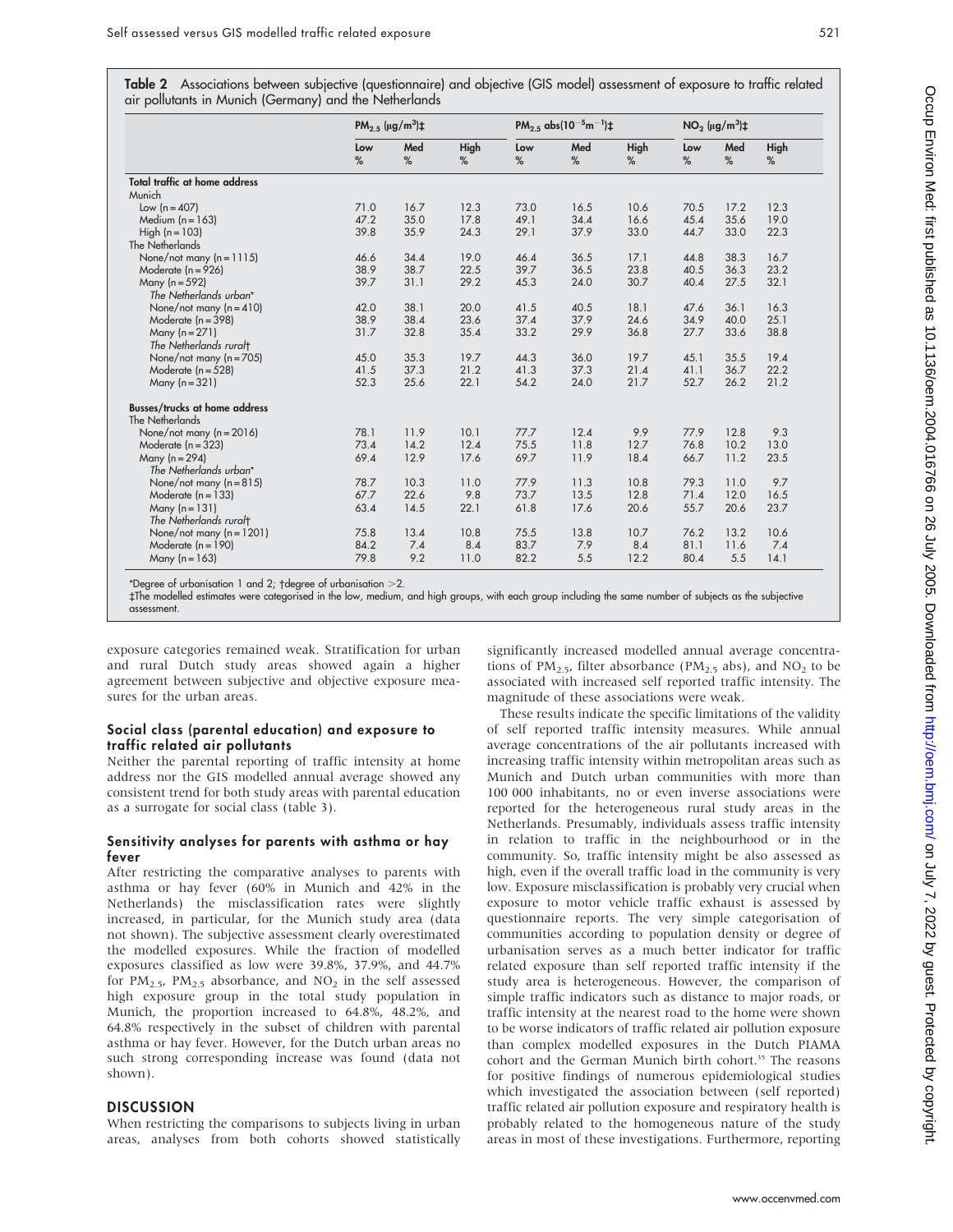|                                                           | <b>Parental education</b> |        |              |        |           |        |  |  |
|-----------------------------------------------------------|---------------------------|--------|--------------|--------|-----------|--------|--|--|
|                                                           | Low                       |        | Medium       |        | High      |        |  |  |
|                                                           | $\mathbf n$               | $(\%)$ | $\mathsf{n}$ | (%)    | n         | $(\%)$ |  |  |
| Total traffic at home address                             |                           |        |              |        |           |        |  |  |
| Munich                                                    |                           |        |              |        |           |        |  |  |
| Low                                                       | 16                        | (4.0)  | 68           | (16.8) | 321       | (79.3) |  |  |
| Medium                                                    | $\overline{4}$            | (2.5)  | 13           | (8.0)  | 145       | (89.5) |  |  |
| High                                                      | 3                         | (2.9)  | 20           | (19.4) | 80        | (77.7) |  |  |
| p value*                                                  | 0.0410                    |        |              |        |           |        |  |  |
| The Netherlands urban‡                                    |                           |        |              |        |           |        |  |  |
| None/not many                                             | 22                        | (5.4)  | 85           | (20.8) | 302       | (73.8) |  |  |
| Moderate                                                  | 39                        | (9.8)  | 107          | (27.0) | 251       | (63.2) |  |  |
| Many                                                      | 27                        | (10.0) | 83           | (30.7) | 160       | (59.3) |  |  |
| p value*                                                  | 0.0007                    |        |              |        |           |        |  |  |
|                                                           | <b>GM</b>                 | (GSD)  | <b>GM</b>    | (GSD)  | <b>GM</b> | (GSD)  |  |  |
| GIS based exposure                                        |                           |        |              |        |           |        |  |  |
| Munich                                                    |                           |        |              |        |           |        |  |  |
| PM <sub>2.5</sub> ( $\mu$ g/m <sup>3</sup> )              | 12.9                      | (1.1)  | 13.6         | (1.1)  | 13.3      | (1.1)  |  |  |
| p value†                                                  | 0.6441                    |        |              |        |           |        |  |  |
| PM <sub>2.5</sub> abs (10 <sup>-5</sup> m <sup>-1</sup> ) | 1.63                      | (1.2)  | 1.78         | (1.2)  | 1.73      | (1.2)  |  |  |
| p valuet                                                  | 0.6885                    |        |              |        |           |        |  |  |
| $NO_2$ (µg/m <sup>3</sup> )                               | 24.8                      | (1.2)  | 28.1         | (1.3)  | 27.0      | (1.2)  |  |  |
| p valuet                                                  | 0.8134                    |        |              |        |           |        |  |  |
| The Netherlands urban‡                                    |                           |        |              |        |           |        |  |  |
| $PM_{2.5}$ (µg/m <sup>3</sup> )                           | 17.7                      | (1.1)  | 17.7         | (1.1)  | 17.9      | (1.1)  |  |  |
| p valuet                                                  | 0.2258                    |        |              |        |           |        |  |  |
| PM <sub>2.5</sub> abs $(10^{-5}m^{-1})$                   | 1.91                      | (1.2)  | 1.88         | (1.2)  | 1.89      | (1.2)  |  |  |
| p value**                                                 | 0.7082                    |        |              |        |           |        |  |  |
| $NO2$ (µg/m <sup>3</sup> )                                | 29.6                      | (1.2)  | 28.6         | (1.3)  | 29.2      | (1.2)  |  |  |
| p valuet                                                  | 0.7341                    |        |              |        |           |        |  |  |

Table 3 Associations between parental education and subjective (questionnaire) and objective (GIS model) assessment of exposure to traffic related air pollutants in Munich

bias could not be excluded if subjects rate their traffic intensity at their home address and also answer a health questionnaire. On the other hand, symptomatic subjects tended to more strongly overestimate their self assessed exposure to traffic related pollutants. Thus, the positive findings do not disagree with our conclusion, that self reported traffic exposures have major flaws, if the study is large and heterogeneous in traffic intensity.

### Parental education and exposure to motor vehicle traffic exhaust

In contrast to some other studies, $42$  this analysis did not show any relation between higher modelled exposure to traffic related air pollutants and lower social class. While there is a lower self assessed exposure to traffic exhaust in low socioeconomic status component of the Munich study, the low socioeconomic families of the urban Dutch study areas are more highly exposed. However, we would not conclude from this finding that exposure to traffic exhaust is equally distributed among all social classes since both birth cohort study populations under-represent the low social class parents. Two thirds of the Dutch cohort and more than 80% of the Munich cohort were categorised as high educational level. Inclusion of other social class relevant indicators such as occupation and income (and possibly grandparents' social class) would probably improve social class categorisation. Moreover, the parents who did not complete education because of their young age might not have access to expensive residential areas. So, it would be very interesting to see whether parental education would determine different exposures to traffic exhaust in the future.

# Strengths and limitations

One strength of this analysis comes from the mostly consistent results of two cohorts which used similar methods, but which included different study areas. The large numbers of study participants contributed to the strong power of this study. However, this study also has several limitations which need to be carefully addressed. One limitation is the restricted generalisability to underprivileged people of low social class. However, we assume that inclusion of this segment of the population would have increased the range of modelled exposures to air pollutants. Therefore, it is possible that the association between subjective assessment and modelled exposure would also have been even increased.

While the GIS based models also include information from buffer zones up to 1000 m, the self assessed traffic exposure is restricted to traffic intensity at the home address. So some different results in both exposure assessment approaches appeared to be plausible. A further limitation of this comparative study comes from the different surrogates of exposures to traffic related air pollutants. The GIS based models assess traffic related air pollutants such as fine particle mass, absorbance of fine particles, and nitrogen dioxide. There are certainly other sources than traffic emissions which contribute to these ambient air pollutants. On the other hand there are other traffic related pollutants such as organic compounds, carbon monoxide, etc which are not covered by the GIS based modelled exposure and which may not be correlated with modelled pollutants, but which might be reflected by the subjective assessment of traffic intensity at their home address. These limitations need to be considered before far reaching conclusions are drawn for a more appropriate exposure assessment for potential health effects.